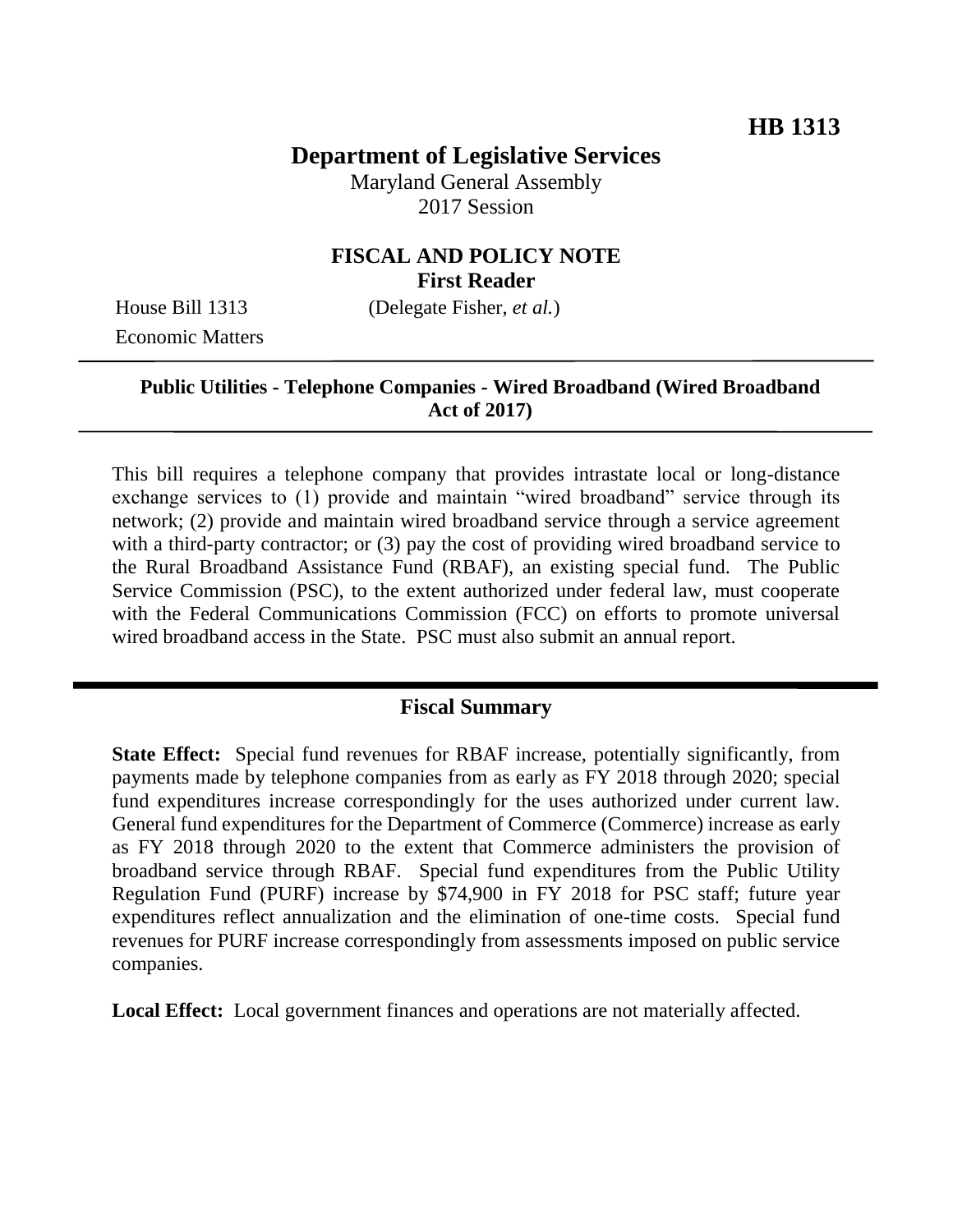**Small Business Effect:** Potential meaningful. Small businesses in areas not served or underserved by broadband service benefit from the option to purchase broadband service.

### **Analysis**

**Bill Summary:** "Wired broadband" means a high-capacity transmission technique that uses a cable to transmit a wide range of frequencies to a home or business. It includes wired broadband service provided by digital subscriber line, cable modem, or fiber optics. It does not include service provided by a satellite or wireless technology.

By January 31 each year, PSC must report and make recommendations to the General Assembly on progress made in promoting universal wired broadband access in the State.

#### **Current Law/Background:**

#### *Rural Broadband Assistance Fund*

Chapter 269 of 2009 established the Rural Broadband Assistance Fund in what is now the Department of Commerce. The purpose of the fund is to assist in the establishment of broadband communication services in rural and underserved areas of the State. Commerce must administer the fund, which consists of (1) money appropriated in the State budget to the fund; (2) money appropriated in the State budget to the Maryland Economic Development Assistance Fund for the purpose of assisting in the establishment of broadband communication services in rural and underserved areas of the State; (3) federal money allocated or granted to the fund; and (4) any other money from any source accepted for the benefit of the fund. The fund may be used only for planning, construction, and maintenance of broadband communication services and equipment in rural and underserved areas and related activities. Pursuant to Chapter 269, the fund and related provisions terminate June 30, 2020.

RBAF received \$5.8 million in State and federal funding in 2007, \$7.6 million in fiscal 2008, and \$7.0 million in fiscal 2009. It has not received State or federal funding since.

#### *Rural Broadband Implementation*

HB 1313/ Page 2 Chapters 261 and 262 of 2012 established the Communications Tax Reform Commission. Among other things, the commission was required to assess the efficacy of tax and other incentives to encourage investment in broadband networks and emerging technologies. The commission's final report offered no recommendations but did examine three proposals for communications tax reform. In addition, the report stated various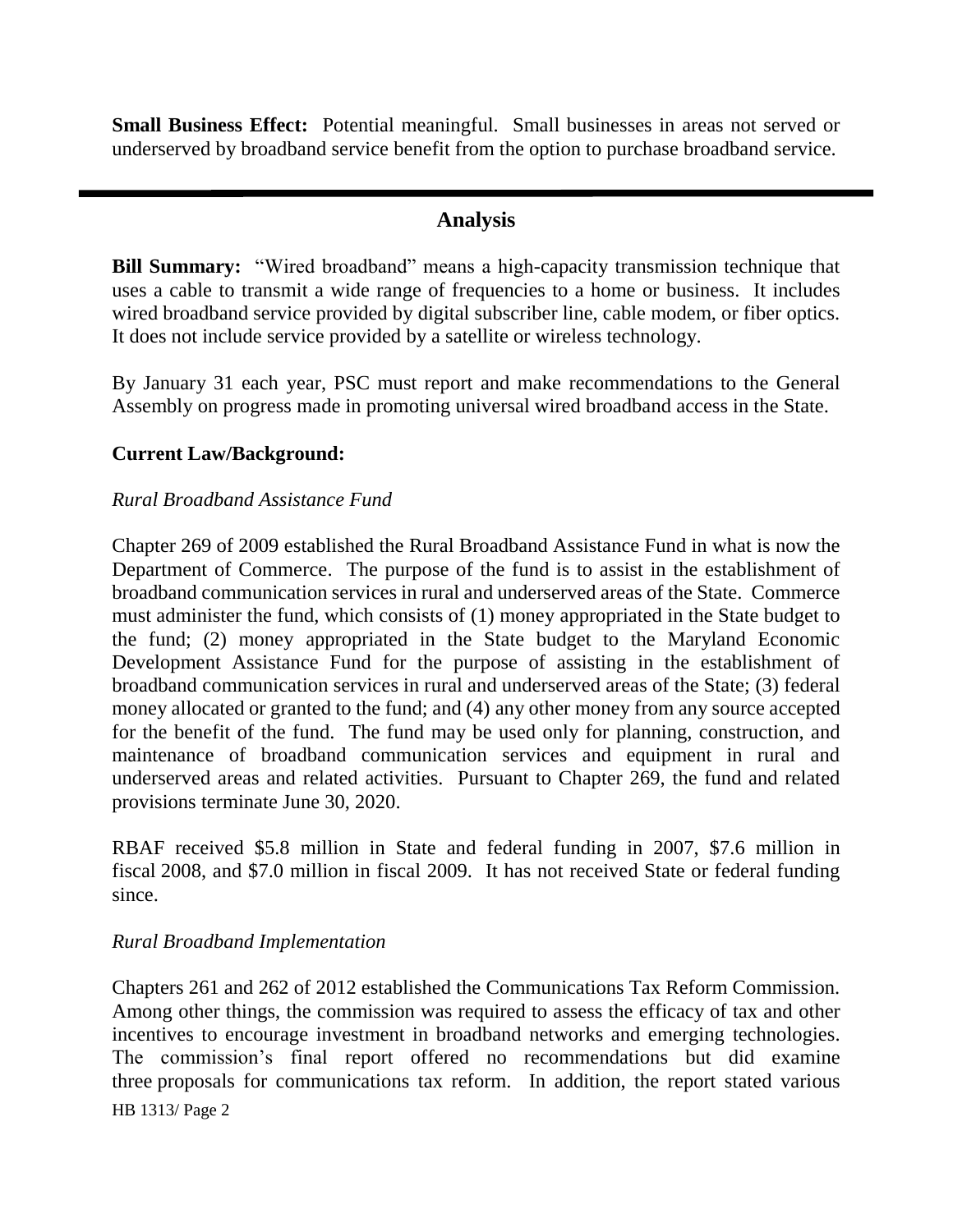findings, including the difficulties implicit in building out broadband capacity in rural areas.

The report found that, largely due to the costs associated with building out broadband networks, expansion into rural areas where populations, and potential customers, are less dense has not occurred in certain areas of Maryland. The report indicated that, although many members of the commission expressed belief that further broadband expansion would positively benefit the State, implicit difficulties exist in government funding to encourage such activity. One such difficulty is that not all communications companies offer services through broadband networks; thus, government funding of broadband expansion may be conceived as industry favoritism.

**State Fiscal Effect:** A telephone company that provides intrastate local or long-distance exchange services in the State must (1) provide and maintain wired broadband service through its network; (2) provide and maintain wired broadband service through a service agreement with a third-party contractor; or (3) pay the cost of providing wired broadband service to RBAF. RBAF terminates June 30, 2020.

Therefore, special fund revenues for RBAF increase, potentially significantly, from payments made by telephone companies from as early as fiscal 2018 through 2020. Special fund expenditures increase correspondingly for the uses authorized under current law. The amount cannot be reliably estimated at this time.

Because statute does not explicitly authorize RBAF to be used to cover administrative costs, it is assumed that any administrative costs for Commerce must be borne by the general fund. Thus, general fund expenditures for Commerce increase as early as fiscal 2018 through 2020 to the extent that Commerce administers the provision of broadband service through RBAF. Any increase in administrative costs for Commerce cannot be reliably estimated at this time but would likely include the cost of several staff.

PSC advises that the bill requires the commission to cooperate with FCC on a topic for which it currently has no authority, allocated resources, or expertise. Therefore, PSC special fund expenditures from PURF increase by \$74,874 in fiscal 2018, which accounts for the bill's October 1, 2017 effective date. This estimate reflects the cost of hiring one regulatory economist to work with FCC on efforts to promote universal wired broadband access in the State. It includes a salary, fringe benefits, one-time start-up costs, and ongoing operating expenses.